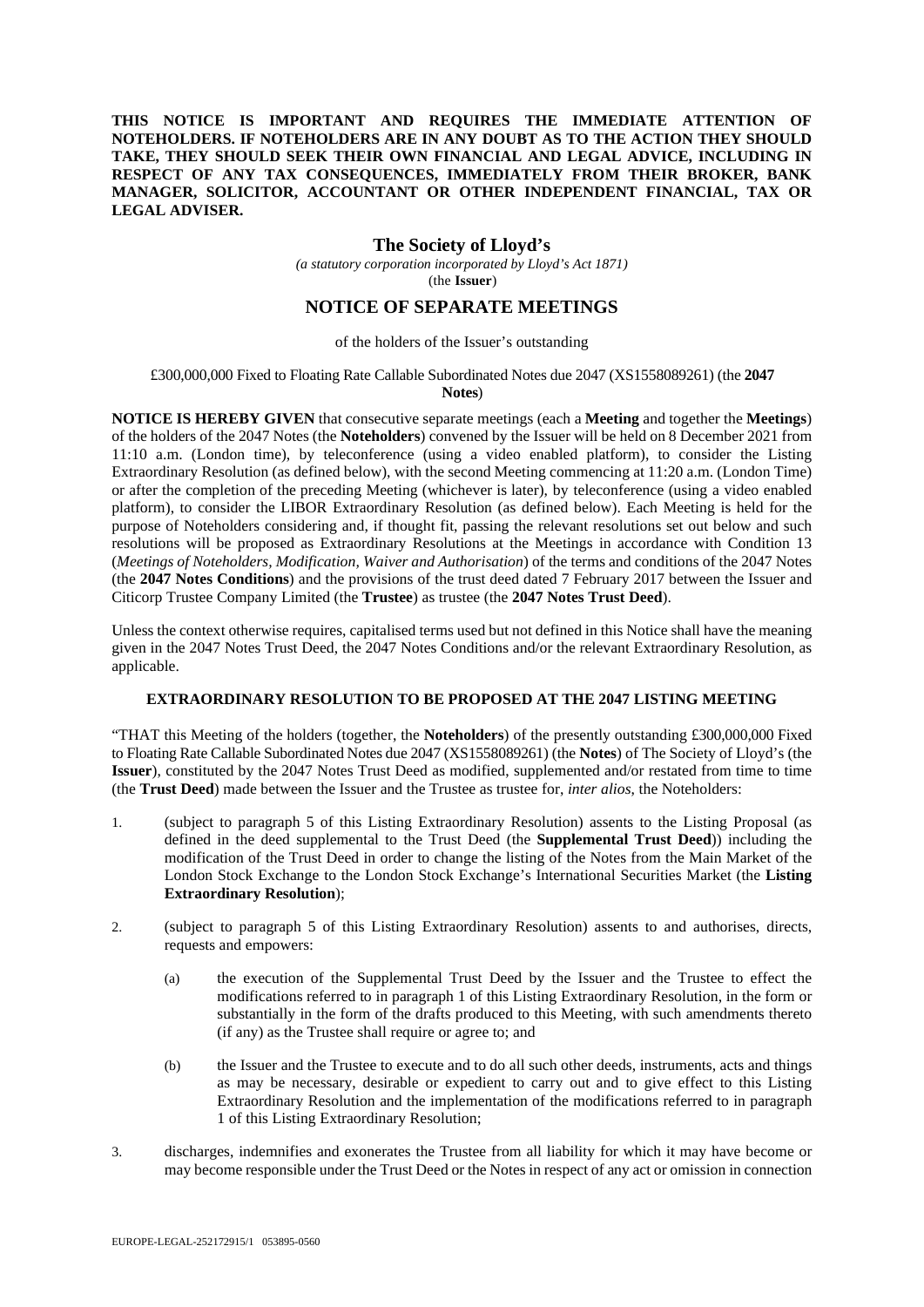with this Listing Extraordinary Resolution or its implementation, the modifications referred to in paragraph 1 of this Listing Extraordinary Resolution or the implementation of those modifications;

- 4. (subject to paragraph 5 of this Listing Extraordinary Resolution) sanctions and assents to every abrogation, modification, compromise or arrangement in respect of the rights of the Noteholders appertaining to the Notes against the Issuer, whether or not such rights arise under the Conditions and/or the Trust Deed involved in, resulting from or to be effected by the amendments referred to in paragraph 1 of this Listing Extraordinary Resolution and their implementation;
- 5. declares that the implementation of this Listing Extraordinary Resolution shall, unless waived by the Issuer in its sole and absolute discretion, be conditional on:
	- (a) the passing of this Listing Extraordinary Resolution; and
	- (b) the passing of an equivalent re-listing extraordinary resolution to be proposed at the meeting of holders of the Issuer's £500,000,000 Fixed Rate Subordinated Notes due 2024;
- 6. irrevocably waives any claim that Noteholders may have against the Trustee arising as a result of any loss or damage which Noteholders may suffer as a result of the Trustee acting upon this Listing Extraordinary Resolution and/or its entry into and performance under the Supplemental Trust Deed and confirms that Noteholders further confirm that they will not seek to hold the Trustee liable for such loss or damage even though it may subsequently be found that there is a defect in this Listing Extraordinary Resolution or that for any reason this Listing Extraordinary Resolution is not valid or binding upon the Noteholders;
- 7. agrees and confirms that the Trustee is not required to request or receive any legal opinions in relation to the Proposals, their implementation, or this Listing Extraordinary Resolution, or to enquire into the power and capacity of any person to enter into the Supplemental Trust Deed, or the due execution and delivery thereof by any party thereto or the validity or enforceability thereof; and
- 8. acknowledges that the following terms, as used in this Listing Extraordinary Resolution, shall have the meanings given below:

**Consent Solicitation in respect of the Notes** means the invitation by the Issuer to all Eligible Noteholders to consent to the modifications referred to in this Listing Extraordinary Resolution, as described in the Consent Solicitation Memorandum and as the same may be amended in accordance with its terms; and

**Consent Solicitation Memorandum** means the consent solicitation memorandum dated 16 November 2021 prepared by the Issuer in relation to the Consent Solicitation in respect of the Notes; and

**Eligible Noteholder** means each Noteholder who is (a) not a Sanctions Restricted Person, (b) an eligible counterparty or a professional client (each as defined in EU MiFID II) or an eligible counterparty (as defined in the COBS) or a professional client (as defined in UK MiFIR) and (c) otherwise a person to whom the Consent Solicitation can be lawfully made and that may lawfully participate in the Consent Solicitation."

## **EXTRAORDINARY RESOLUTION TO BE PROPOSED AT THE 2047 LIBOR MEETING**

"THAT this Meeting of the holders (together, the **Noteholders**) of the presently outstanding £300,000,000 Fixed to Floating Rate Callable Subordinated Notes due 2047 (XS1558089261) (the **Notes**) of The Society of Lloyd's (the **Issuer**), constituted by the 2047 Notes Trust Deed made between the Issuer and the Trustee as trustee for, *inter alios*, the Noteholders:

- 1. (subject to paragraph 5 of this LIBOR Extraordinary Resolution) assents to the LIBOR Proposal (as defined in the deed supplemental to the Trust Deed (the **Supplemental Trust Deed**)) including the modification of the terms and conditions of the Notes, as set out in Schedule 2 (*Terms and Conditions of the Notes*) of the Trust Deed (the **Conditions**) in order to update references in the Conditions from LIBOR to SONIA ahead of the cessation of LIBOR at the end of 2021 (the **LIBOR Extraordinary Resolution**);
- 2. (subject to paragraph 5 of this LIBOR Extraordinary Resolution) assents to and authorises, directs, requests and empowers: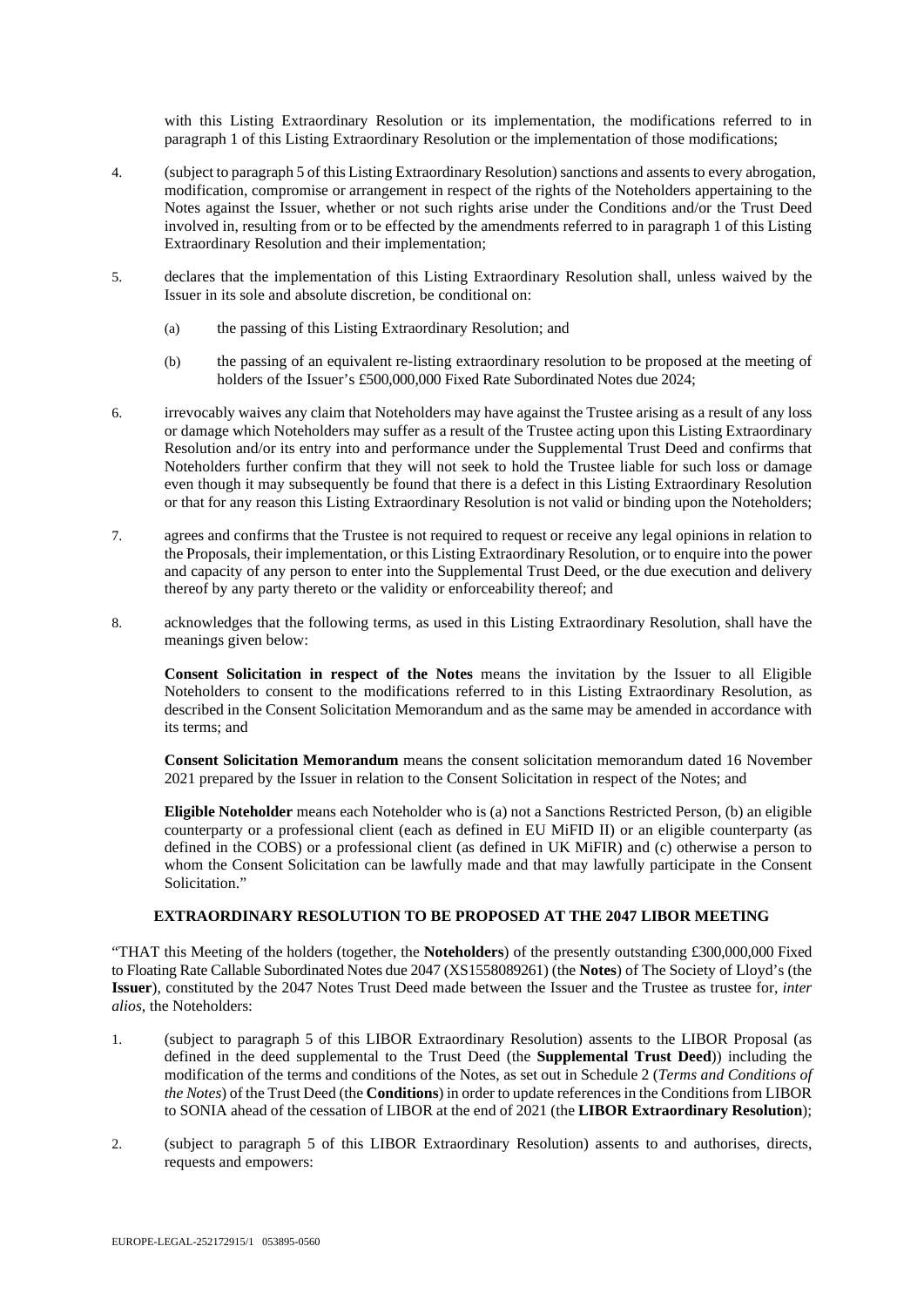- (a) the execution of the Supplemental Trust Deed by the Issuer and the Trustee to effect the modifications referred to in paragraph 1 of this LIBOR Extraordinary Resolution, in the form or substantially in the form of the drafts produced to this Meeting, with such amendments thereto (if any) as the Trustee shall require or agree to; and
- (b) the Issuer and the Trustee to execute and to do all such other deeds, instruments, acts and things as may be necessary, desirable or expedient to carry out and to give effect to this LIBOR Extraordinary Resolution and the implementation of the modifications referred to in paragraph 1 of this LIBOR Extraordinary Resolution;
- 3. discharges, indemnifies and exonerates the Trustee from all liability for which it may have become or may become responsible under the Trust Deed or the Notes in respect of any act or omission in connection with this LIBOR Extraordinary Resolution or its implementation, the modifications referred to in paragraph 1 of this LIBOR Extraordinary Resolution or the implementation of those modifications;
- 4. (subject to paragraph 5 of this LIBOR Extraordinary Resolution) sanctions and assents to every abrogation, modification, compromise or arrangement in respect of the rights of the Noteholders appertaining to the Notes against the Issuer, whether or not such rights arise under the Conditions and/or the Trust Deed involved in, resulting from or to be effected by the amendments referred to in paragraph 1 of this LIBOR Extraordinary Resolution and their implementation;
- 5. declares that the implementation of this LIBOR Extraordinary Resolution shall be conditional on:
	- (a) the passing of this LIBOR Extraordinary Resolution; and
	- (b) the quorum required for, and the requisite majority of votes cast at, the Meeting being satisfied by Eligible Noteholders, irrespective of any participation at the Meeting by Ineligible Noteholders (and would also have been so satisfied if any Ineligible Noteholders who provide confirmation of their status as Ineligible Noteholders and waive their right to attend and vote (or be represented) at the Meeting had actually participated at the Meeting) and further resolves that, in the event the LIBOR Extraordinary Resolution is passed at the Meeting but this condition is not satisfied, the chairman of the Meeting and the Trustee are hereby authorised, directed, requested and empowered to adjourn this Meeting on the same basis (including quorum) as for an adjournment of the Meeting where the necessary quorum is not obtained, for the purpose of reconsidering resolutions 1 to 7 of this LIBOR Extraordinary Resolution (with the exception of resolution 5(b) of this LIBOR Extraordinary Resolution) at the adjourned Meeting, and in place of the foregoing provisions of resolution 5(b) the relevant condition will be satisfied if the quorum required for, and the requisite majority of votes cast at, the adjourned Meeting are satisfied by Eligible Noteholders irrespective of any participation at the adjourned Meeting by Ineligible Noteholders (and would also have been so satisfied if any Ineligible Noteholders who provide confirmation of their status as Ineligible Noteholders and waive their right to attend and vote (or be represented) at the Meeting had actually participated at the adjourned Meeting);
- 6. irrevocably waives any claim that Noteholders may have against the Trustee arising as a result of any loss or damage which Noteholders may suffer as a result of the Trustee acting upon this LIBOR Extraordinary Resolution and/or its entry into and performance under the Supplemental Trust Deed and confirms that Noteholders further confirm that they will not seek to hold the Trustee liable for such loss or damage even though it may subsequently be found that there is a defect in this LIBOR Extraordinary Resolution or that for any reason this LIBOR Extraordinary Resolution is not valid or binding upon the Noteholders;
- 7. agrees and confirms that the Trustee is not required to request or receive any legal opinions in relation to the Proposals, their implementation, or this LIBOR Extraordinary Resolution, or to enquire into the power and capacity of any person to enter into the Supplemental Trust Deed, or the due execution and delivery thereof by any party thereto or the validity or enforceability thereof; and
- 8. acknowledges that the following terms, as used in this LIBOR Extraordinary Resolution, shall have the meanings given below:

**Consent Solicitation in respect of the Notes** means the invitation by the Issuer to all Eligible Noteholders to consent to the modifications referred to in this LIBOR Extraordinary Resolution, as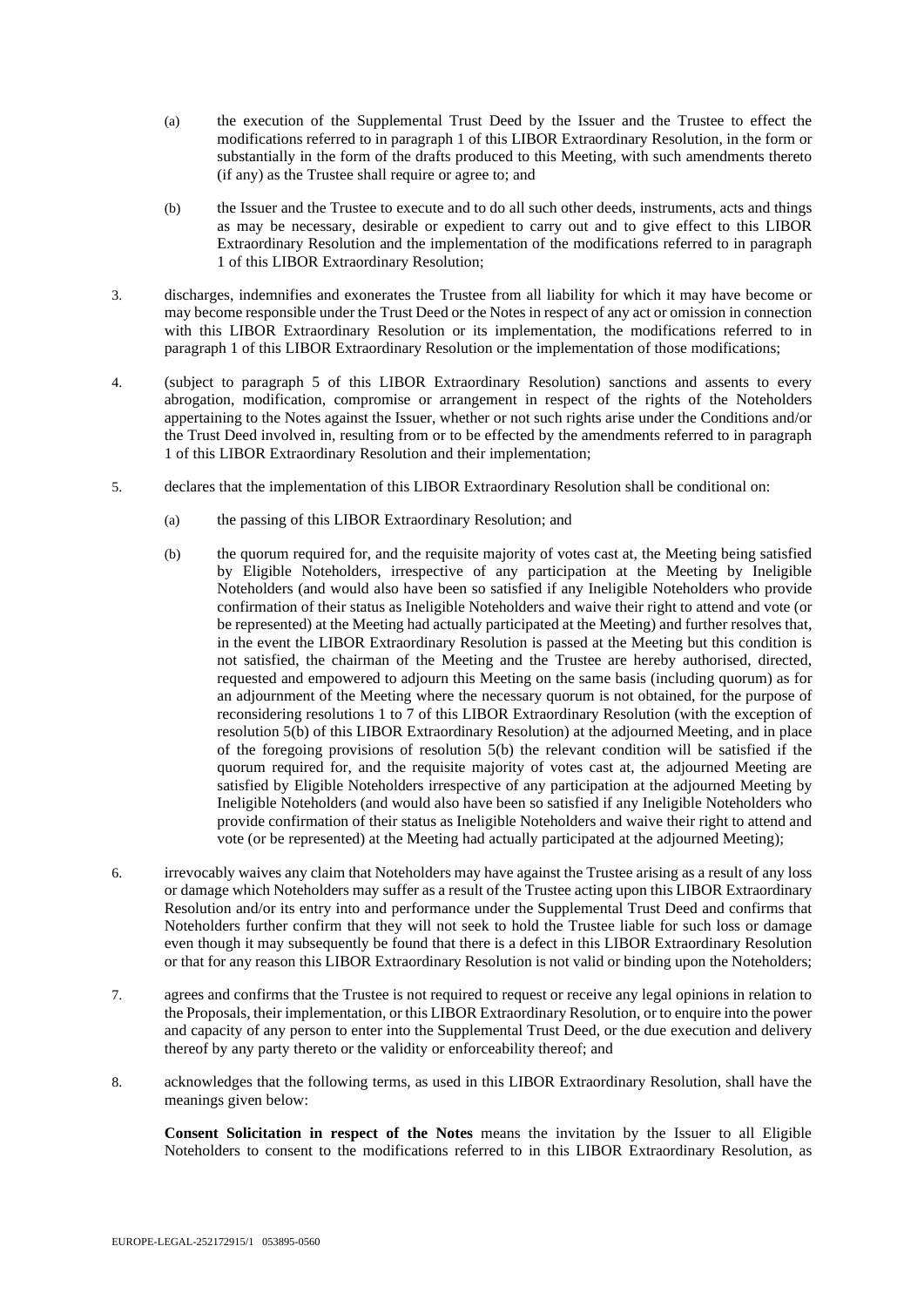described in the Consent Solicitation Memorandum and as the same may be amended in accordance with its terms;

**Consent Solicitation Memorandum** means the consent solicitation memorandum dated 16 November 2021 prepared by the Issuer in relation to the Consent Solicitation in respect of the Notes;

**Eligible Noteholder** means each Noteholder who is (a) located and resident outside the United States and not a U.S. person (as defined in Regulation S under the Securities Act) (b) not a Sanctions Restricted Person, (c) an eligible counterparty or a professional client (each as defined in EU MiFID II) or an eligible counterparty (as defined in the COBS) or a professional client (as defined in UK MiFIR) and (d) otherwise a person to whom the Consent Solicitation can be lawfully made and that may lawfully participate in the Consent Solicitation;

**Ineligible Noteholder** means each Noteholder who is not an eligible person for the purpose of considering the LIBOR Extraordinary Resolution as such person is a U.S. person and/or located or resident in the United States; and

**Securities Act** means the U.S. Securities Act of 1933, as amended."

#### **BACKGROUND**

The Issuer has convened the Meetings for the purpose of Noteholders considering and, if thought fit, passing the Listing Extraordinary Resolution at the 2047 Listing Meeting and the LIBOR Extraordinary Resolution at the following 2047 LIBOR Meeting each proposed by the Issuer in relation to the 2047 Notes (the **Proposals**).

#### **Background to the Proposals**

#### *The Listing Proposal*

The Lloyd's Market financial statements are prepared in accordance with Generally Accepted Accounting Principles in the United Kingdom (**UK GAAP**) whilst the Issuer's consolidated financial statements are currently prepared in accordance with International Financial Reporting Standards (**IFRS**). This deviation in reporting basis is solely driven by the current listing of the Issuer's 2024 Notes and the 2047 Notes on the Main Market of the London Stock Exchange. Re-listing the 2024 Notes and the 2047 Notes on the London Stock Exchange's International Securities Market (the **ISM**) will allow the Issuer to report under UK GAAP, thereby aligning the reporting basis with that used for the Lloyd's Market results.

The Issuer wishes to align the reporting basis for its consolidated financial statements with the reporting basis for the Lloyd's Market financial statements by adopting UK GAAP. The Issuer's consolidated financial information is already prepared on a UK GAAP basis to enable the preparation of the Lloyd's Market results; changing the basis of the Issuer's consolidated financial statements will ensure there is consistency in all financial reporting which Noteholders and other stakeholders consider when assessing the financial performance and position of the Issuer and the Lloyd's Market. In addition, unless the reporting basis is aligned, future changes to IFRS such as IFRS 17 which changes the basis of reporting and measuring insurance contracts, will bring about further divergence between the consolidated financial statements of the Issuer prepared in accordance with IFRS and the financial statements of the Lloyd's Market prepared in accordance with UK GAAP.

Re-listing the 2024 Notes and the 2047 Notes on the ISM will have no impact on the credit rating of the Notes, the Issuer's financial strength ratings or the Issuer's continuing regulatory obligations under the 2024 Notes or the 2047 Notes. There will also be no change in the frequency of the Issuer's financial reporting, nor will there be any significant change to the Issuer's basis of valuation of assets and liabilities and recognition of income and expenses. As such, comparability with the financial information presented in previous years will be maintained irrespective of the re-listing.

Furthermore, changing the Issuer's basis of reporting will not have a significant impact on the Issuer's solvency coverage which is expected to continue to be comfortably above 200 per cent.

The Issuer is proposing a Listing Extraordinary Resolution at separate Meetings of holders of the 2024 Notes and the 2047 Notes to consider, and if thought fit, approve the re-listing of each Class of Notes on ISM.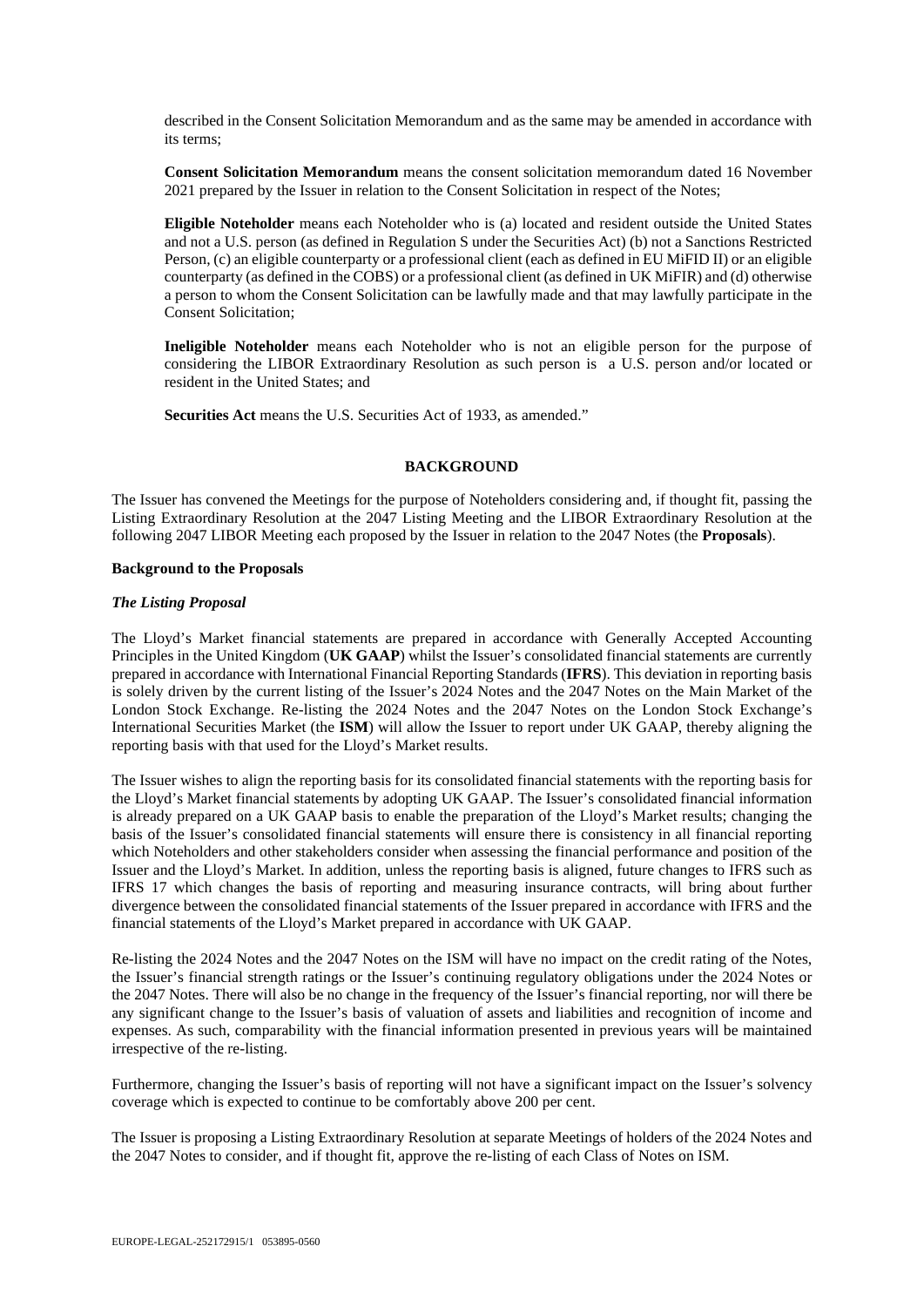#### *The LIBOR Proposal*

As Noteholders will be aware, on 5 March 2021 the Financial Conduct Authority (the **FCA**) formally announced the future cessation or loss of representativeness of all settings of euro, Swiss franc, Japanese yen, and sterling LIBOR, 1 week and 2 month US dollar LIBOR settings, after 31 December 2021, and overnight 1 month, 3 month, 6 month and 12 month US dollar LIBOR settings after 30 June 2023 (the **FCA LIBOR Announcement**). Also on 5 March 2021, ISDA separately confirmed that the FCA LIBOR Announcement constituted an Index Cessation Event as defined in the ISDA IBOR Fallbacks Supplement (the **IBOR Fallbacks Supplement**) and the ISDA 2020 IBOR Fallbacks Protocol for all 35 LIBOR settings. As a result, the fallback spread adjustment published by Bloomberg was fixed as of 5 March 2021 for all euro, sterling, Swiss franc, US dollar and yen LIBOR settings.

Prior to the FCA LIBOR Announcement, the FCA confirmed that it will no longer persuade or compel banks to submit rates for the calculation of the sterling LIBOR benchmark after the end of 2021 and the Bank of England and the FCA mandated a working group to promote a broad-based transition to the SONIA across sterling bond, loan and derivative markets, so that SONIA is established as the primary sterling interest rate benchmark by the end of 2021.

Therefore, the continuation of sterling LIBOR on the current basis and in its current form cannot and will not be guaranteed after 2021 and the FCA has urged market participants to take active steps to implement the transition to SONIA and other risk-free rates ahead of this deadline.

The Issuer is therefore proposing to amend the interest basis of the 2047 Notes to transition from LIBOR to SONIA from the First Call Date (assuming the 2047 Notes aren't redeemed on the First Call Date) by adopting compounded daily SONIA in arrear without observational shift plus a spread adjustment of 0.1193 per cent. per annum (being the ISDA fallback spread adjustment for 3-month Sterling LIBOR published by Bloomberg and fixed as of 5 March 2021) (the **SONIA Methodology**). The Margin will remain at 4.479 per cent. per annum.

The proposed adoption of the SONIA Methodology is considered by the Issuer as appropriate and in line with market practice as at today's date, and is intended to achieve (in so far as reasonably practicable) an economically neutral outcome as at the time of the transition on the First Call Date, taking into account general industry and market feedback for the 'active' transition of LIBOR referencing securities and facilities. The amendments are being proposed in order to eliminate market risk for the 2047 Noteholders.

The pricing methodology proposed for the spread adjustment to be added to compounded SONIA, pursuant to the SONIA Methodology, uses principles outlined in the IBOR Fallbacks Supplement, which incorporates into the 2000 and 2006 ISDA definitional booklets new interbank offered rate fallbacks. The ISDA IBOR Fallbacks Supplement details the calculation of IBORs in a number of currencies, including Sterling LIBOR before and after an Index Cessation Event (as occurred on 5 March 2021).

The methodology used by ISDA is the result of several industry consultations conducted by ISDA, with 67 per cent. of respondents to the initial 2018 "Benchmark Fallback Consultation" undertaken by ISDA selecting the historical mean/median as their preferred spread adjustment approach. Subsequently the ISDA "5 year historical median" methodology has been identified as the consensus for the credit spread adjustment methodology for fallbacks in Sterling cash products among respondents to a survey conducted by The Working Group on Sterling Risk-Free Reference Rates of the Bank of England, with 100 per cent. of respondents voting for this method.

As such, the Issuer is adopting the principles outlined in the methodology for adjustments contained in the IBOR Fallbacks Supplement in order to (i) conform to the standards sought to be adopted by the industry, and (ii) minimize uncertainty for investors by ensuring that the methodology adopted has objective standards and is consistent with what is customarily applied in the market. The LIBOR Extraordinary Resolution therefore incorporates a spread of 0.1193 per cent. per annum being the ISDA fallback spread adjustment for 3-month Sterling LIBOR published by Bloomberg and fixed as of 5 March 2021.

The Issuer is proposing the LIBOR Extraordinary Meeting at a separate Meeting of the holders of the 2047 Notes to consider, and if thought fit, approve the transition from LIBOR to the SONIA Methodology. Any implementation of the LIBOR Extraordinary Resolution will be subject to satisfaction of the Eligibility Condition.

## *Review of a Special Committee of the Investment Association*

The Proposals described in the Consent Solicitation Memorandum have been considered by a special committee (the **Special Committee**) of The Investment Association at the request of the Issuer. The members of the Special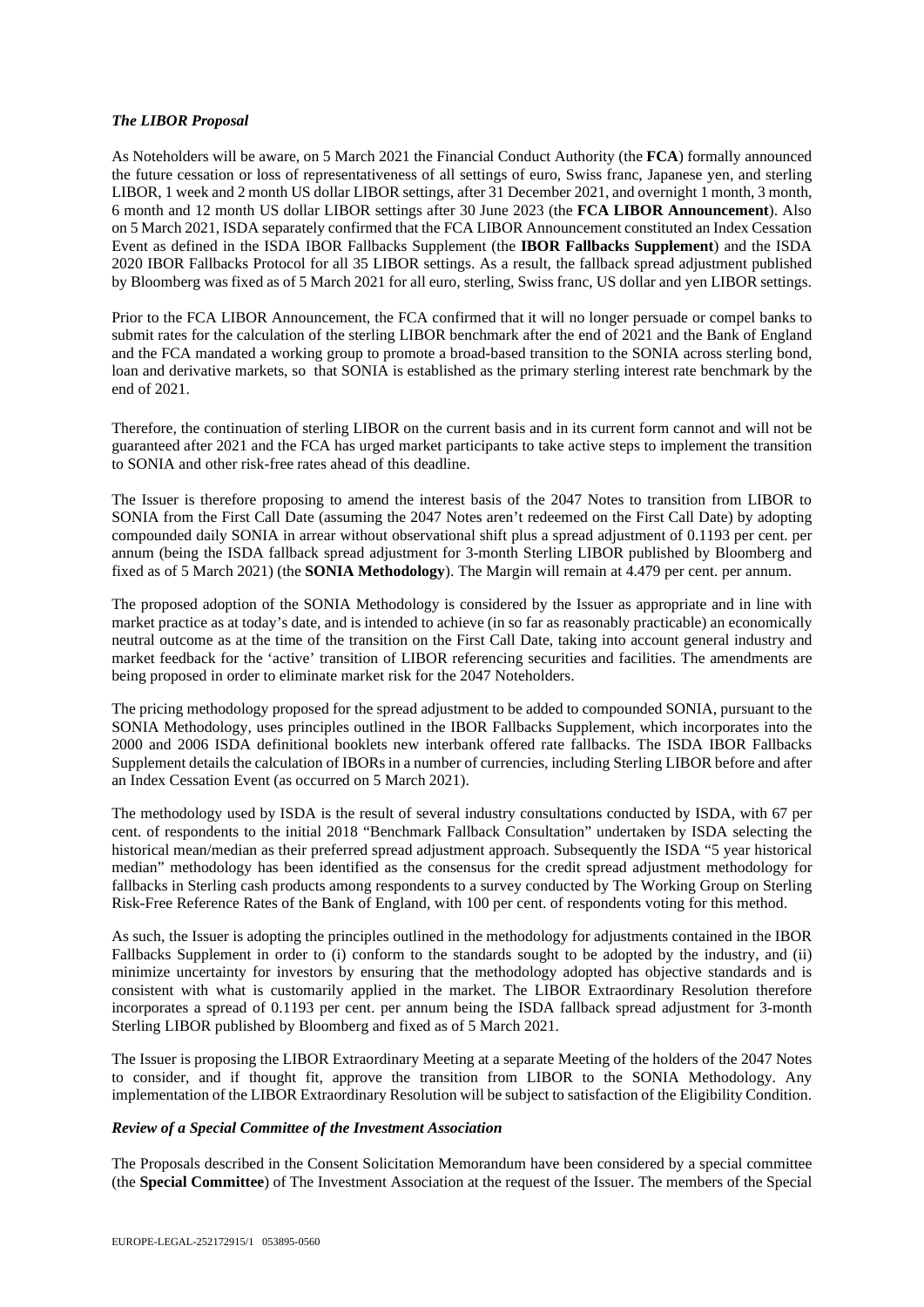Committee, who hold in aggregate approximately 49.56 per cent. of the outstanding principal amount of the 2047 Notes have examined the Proposals. They have informed the Issuer that they find the Proposals acceptable and that, subject to client and other approvals, they intend to vote in favour of the Proposals in respect of their holdings of Notes.

As such, Noteholders should bear in mind that while the Special Committee were asked to confirm, after due enquiry, the amount of their holdings they will be able to commit to vote in favour of the Proposals, any indication given by a member of the Special Committee of its intention to vote is not binding on such member of the Special Committee.

The Special Committee has advised the Issuer that these recommendations relate only to the Proposals set out in the Consent Solicitation Memorandum and not to any future offers or proposals which any of them may make. Noteholders should, however, nonetheless undertake their own detailed assessment of the Proposals.

## **CONSENT SOLICITATION**

Noteholders are further given notice that the Issuer has invited Eligible Noteholders (as defined in the relevant Extraordinary Resolution) (such invitations together the **Consent Solicitation**) to consent to the approval of the Extraordinary Resolutions at the Meetings as further described in the Consent Solicitation Memorandum (as defined in paragraph 7 of each Extraordinary Resolutions set out above).

Noteholders may obtain, from the date of this Notice, a copy of the Consent Solicitation Memorandum from the Tabulation Agent, the contact details for which are set out below. In order to receive a copy of the Consent Solicitation Memorandum, a Noteholder will be required to provide certain confirmation as to his or her status.

Pursuant to the Consent Solicitation, each Eligible Noteholder from whom a valid Consent Instruction (as defined in the Consent Solicitation Memorandum) is received by the Tabulation Agent in respect of the Listing Extraordinary Resolution by the deadline specified in the Consent Solicitation Memorandum will, subject to the conditions set out in the Consent Solicitation Memorandum, be eligible to receive payment of an amount equal to 0.10 per cent. of the principal amount of the Notes (the **Listing Work Fee**) that is the subject of such Consent Instruction, as more fully described in the Consent Solicitation Memorandum.

Noteholders who chose to attend and vote at the 2047 Listing Meeting (or any adjourned 2047 Listing Meeting) in person or make other arrangements to be represented or vote at the 2047 Listing Meeting (or any adjourned 2047 Listing Meeting) without submitting a Consent Instruction will not be eligible to receive the Listing Work  $F_{\rho\rho}$ 

## **INELIGIBLE NOTEHOLDER INSTRUCTIONS**

In order to participate in the 2047 LIBOR Meeting, an Ineligible Noteholder must deliver, or arrange to have delivered on its behalf, a valid Ineligible Noteholder Instruction that is received by the Tabulation Agent by 4:00 p.m. (London time) on 3 December 2021 (the **Ineligible Instruction Deadline**) and is not subsequently revoked.

Only Ineligible Noteholders may submit Ineligible Noteholder Instructions. By delivering, or arranging for the delivery on its behalf, of an Ineligible Noteholder Instruction in accordance with the procedures described below, an Ineligible Noteholder shall be deemed to agree, acknowledge and represent to the Issuer, the Tabulation Agent and the Solicitation Agents that it is an Ineligible Noteholder.

By submitting an Ineligible Noteholder Instruction by the Ineligible Instruction Deadline, an Ineligible Noteholder shall (A) agree, acknowledge, represent, warrant that (i) it is an Ineligible Noteholder, and (ii) it is not a Sanctions Restricted Person (as defined below) and (B) waive its right to attend and vote (or be represented) at the 2047 LIBOR Meeting (as the consequence of the eligibility condition set out in paragraph 5(b) of the LIBOR Extraordinary Resolution is that such Extraordinary Resolution will only be implemented where it is passed irrespective of any participation at the 2047 LIBOR Meeting by Ineligible Noteholders, such that the attendance and voting at the 2047 LIBOR Meeting by an Ineligible Noteholder will be of no consequence for such implementation).

Ineligible Noteholders may choose to attend and vote at the 2047 LIBOR Meeting in person or to make other arrangements to be represented or to vote at the 2047 LIBOR Meeting in accordance with the applicable provisions for meetings of Noteholders, as further described in this Notice.

For the purposes of this Notice: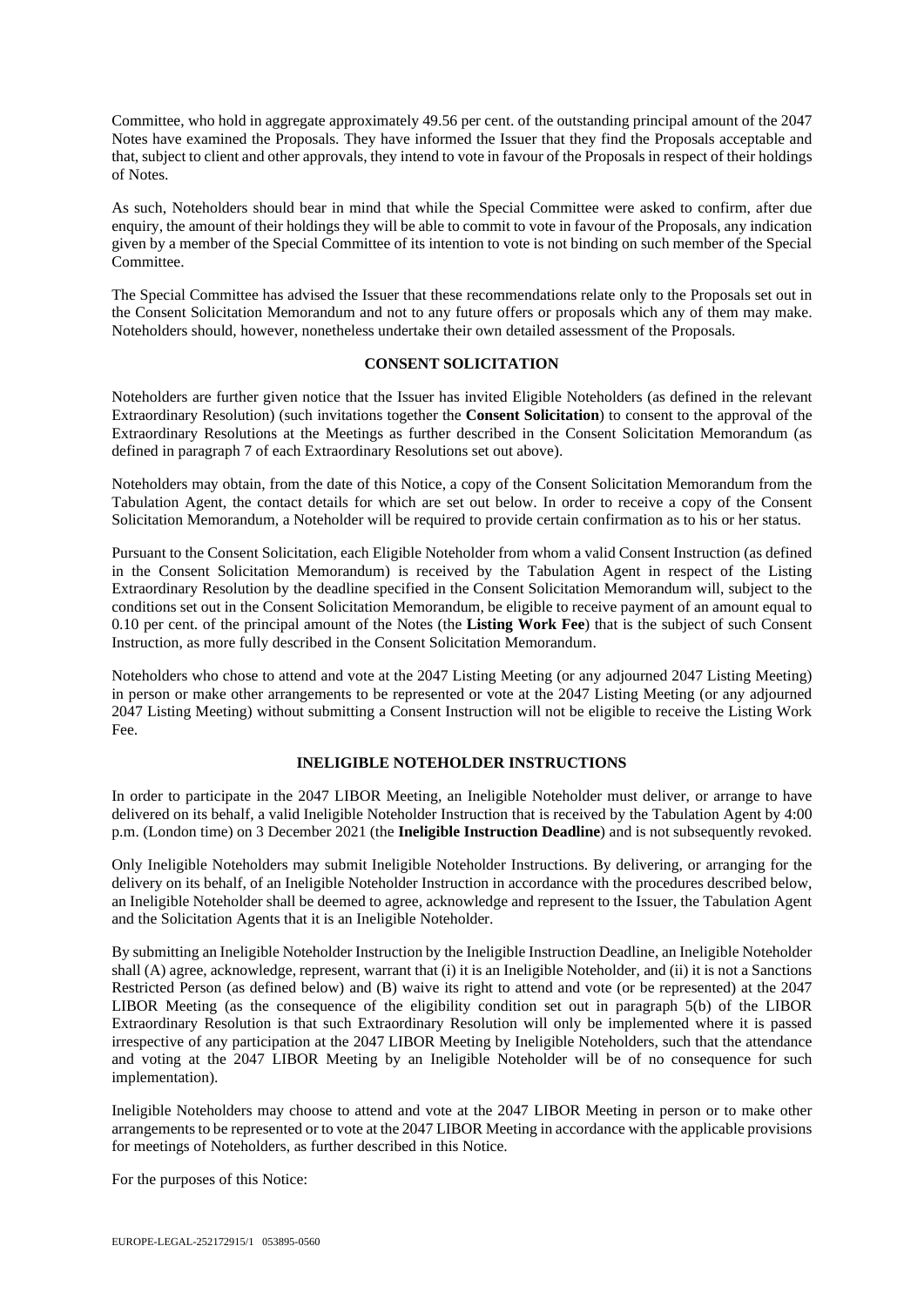| <b>Sanctioned Territory</b>        | Any country or other territory subject to a general export, import, financial<br>or investment embargo under Sanctions, which countries and territories, as<br>of the date of this Consent Solicitation Memorandum including Crimea,<br>Cuba, Iran, North Korea and Syria.                                                      |                                                                                                                                                                                                                                                                                                                                                                                                                                                                                                                                                                                                                                                                                                                                                                                                                                                                                                                                                                                                                                                                                                                                                                                                                                                                                                                        |
|------------------------------------|---------------------------------------------------------------------------------------------------------------------------------------------------------------------------------------------------------------------------------------------------------------------------------------------------------------------------------|------------------------------------------------------------------------------------------------------------------------------------------------------------------------------------------------------------------------------------------------------------------------------------------------------------------------------------------------------------------------------------------------------------------------------------------------------------------------------------------------------------------------------------------------------------------------------------------------------------------------------------------------------------------------------------------------------------------------------------------------------------------------------------------------------------------------------------------------------------------------------------------------------------------------------------------------------------------------------------------------------------------------------------------------------------------------------------------------------------------------------------------------------------------------------------------------------------------------------------------------------------------------------------------------------------------------|
| <b>Sanctions</b>                   | Any economic, trade or financial sanctions laws, regulations, embargoes,<br>restrictive measures or other similar restrictive measures administered<br>and/or enforced enacted by any Sanctions Authority.                                                                                                                      |                                                                                                                                                                                                                                                                                                                                                                                                                                                                                                                                                                                                                                                                                                                                                                                                                                                                                                                                                                                                                                                                                                                                                                                                                                                                                                                        |
| <b>Sanctions Authority</b>         | (i)                                                                                                                                                                                                                                                                                                                             | the United States government;                                                                                                                                                                                                                                                                                                                                                                                                                                                                                                                                                                                                                                                                                                                                                                                                                                                                                                                                                                                                                                                                                                                                                                                                                                                                                          |
|                                    | (ii)                                                                                                                                                                                                                                                                                                                            | the United Kingdom;                                                                                                                                                                                                                                                                                                                                                                                                                                                                                                                                                                                                                                                                                                                                                                                                                                                                                                                                                                                                                                                                                                                                                                                                                                                                                                    |
|                                    | (ii)                                                                                                                                                                                                                                                                                                                            | the United Nations;                                                                                                                                                                                                                                                                                                                                                                                                                                                                                                                                                                                                                                                                                                                                                                                                                                                                                                                                                                                                                                                                                                                                                                                                                                                                                                    |
|                                    | (iii)                                                                                                                                                                                                                                                                                                                           | the European Union (or any of its member states);                                                                                                                                                                                                                                                                                                                                                                                                                                                                                                                                                                                                                                                                                                                                                                                                                                                                                                                                                                                                                                                                                                                                                                                                                                                                      |
|                                    | (iv)                                                                                                                                                                                                                                                                                                                            | any other equivalent governmental or regulatory authority,<br>institution or agency which administers economic, financial or<br>trade sanctions; or                                                                                                                                                                                                                                                                                                                                                                                                                                                                                                                                                                                                                                                                                                                                                                                                                                                                                                                                                                                                                                                                                                                                                                    |
|                                    | the respective governmental institutions and agencies of any of<br>(v)<br>the foregoing including, without limitation, the Office<br>οf<br>Foreign<br>Assets Control of the US Department of the Treasury, the United States<br>Department of State, the United<br>States Department of Commerce and<br>Her Majesty's Treasury. |                                                                                                                                                                                                                                                                                                                                                                                                                                                                                                                                                                                                                                                                                                                                                                                                                                                                                                                                                                                                                                                                                                                                                                                                                                                                                                                        |
| <b>Sanctions Restricted Person</b> | Each person or entity (a <b>Person</b> ):                                                                                                                                                                                                                                                                                       |                                                                                                                                                                                                                                                                                                                                                                                                                                                                                                                                                                                                                                                                                                                                                                                                                                                                                                                                                                                                                                                                                                                                                                                                                                                                                                                        |
|                                    | (a)                                                                                                                                                                                                                                                                                                                             | that is, or is directly or indirectly owned or controlled by a Person<br>that is, described or designated in (i) the most current "Specially<br>Designated Nationals and Blocked Persons" list (which as of the<br>date<br>found<br>hereof<br>be<br>can<br>at:<br>https://www.treasury.gov/ofac/downloads/sdnlist.pdf) or (ii) the<br>Foreign Sanctions Evaders List (which as of the date hereof can be<br>found at: https://www.treasury.gov/ofac/downloads/fse/fselist.pdf)<br>or (iii) the most current "Consolidated list of persons, groups and<br>entities subject to EU financial sanctions" (which as of the date<br>hereof<br>found<br>be<br>can<br>at:<br>https://data.europa.eu/data/datasets/consolidated-list-of-persons-<br>groups-and-entities-subject-to-eu-financial-sanctions?locale=en)<br>or (iv) the most current "Consolidated List of Financial Sanctions<br>Targets in the UK" (which as of the date hereof can be found at:<br>https://www.gov.uk/government/publications/financial-sanctions-<br>consolidated-list-of-targets/consolidated-list-of-targets) or (v) and<br>any similar list maintained and published, or a public<br>announcement of a Sanctions designation made, by any Sanctions<br>Authority, in each case as amended, supplemented or substituted<br>from time to time; |
|                                    | (b)                                                                                                                                                                                                                                                                                                                             | that is a government of a Sanctioned Territory or part of such<br>government;                                                                                                                                                                                                                                                                                                                                                                                                                                                                                                                                                                                                                                                                                                                                                                                                                                                                                                                                                                                                                                                                                                                                                                                                                                          |
|                                    | (c)                                                                                                                                                                                                                                                                                                                             | that is owned or controlled by, or acting on behalf of, any of the<br>foregoing;                                                                                                                                                                                                                                                                                                                                                                                                                                                                                                                                                                                                                                                                                                                                                                                                                                                                                                                                                                                                                                                                                                                                                                                                                                       |
|                                    | (d)                                                                                                                                                                                                                                                                                                                             | that is located within, resident in or operating from a Sanctioned<br>Territory; or                                                                                                                                                                                                                                                                                                                                                                                                                                                                                                                                                                                                                                                                                                                                                                                                                                                                                                                                                                                                                                                                                                                                                                                                                                    |
|                                    | (e)                                                                                                                                                                                                                                                                                                                             | that is otherwise the subject of any Sanctions administered or<br>enforced by any Sanctions Authority, other than solely by virtue of                                                                                                                                                                                                                                                                                                                                                                                                                                                                                                                                                                                                                                                                                                                                                                                                                                                                                                                                                                                                                                                                                                                                                                                  |

their inclusion in: (i) the most current "Sectoral Sanctions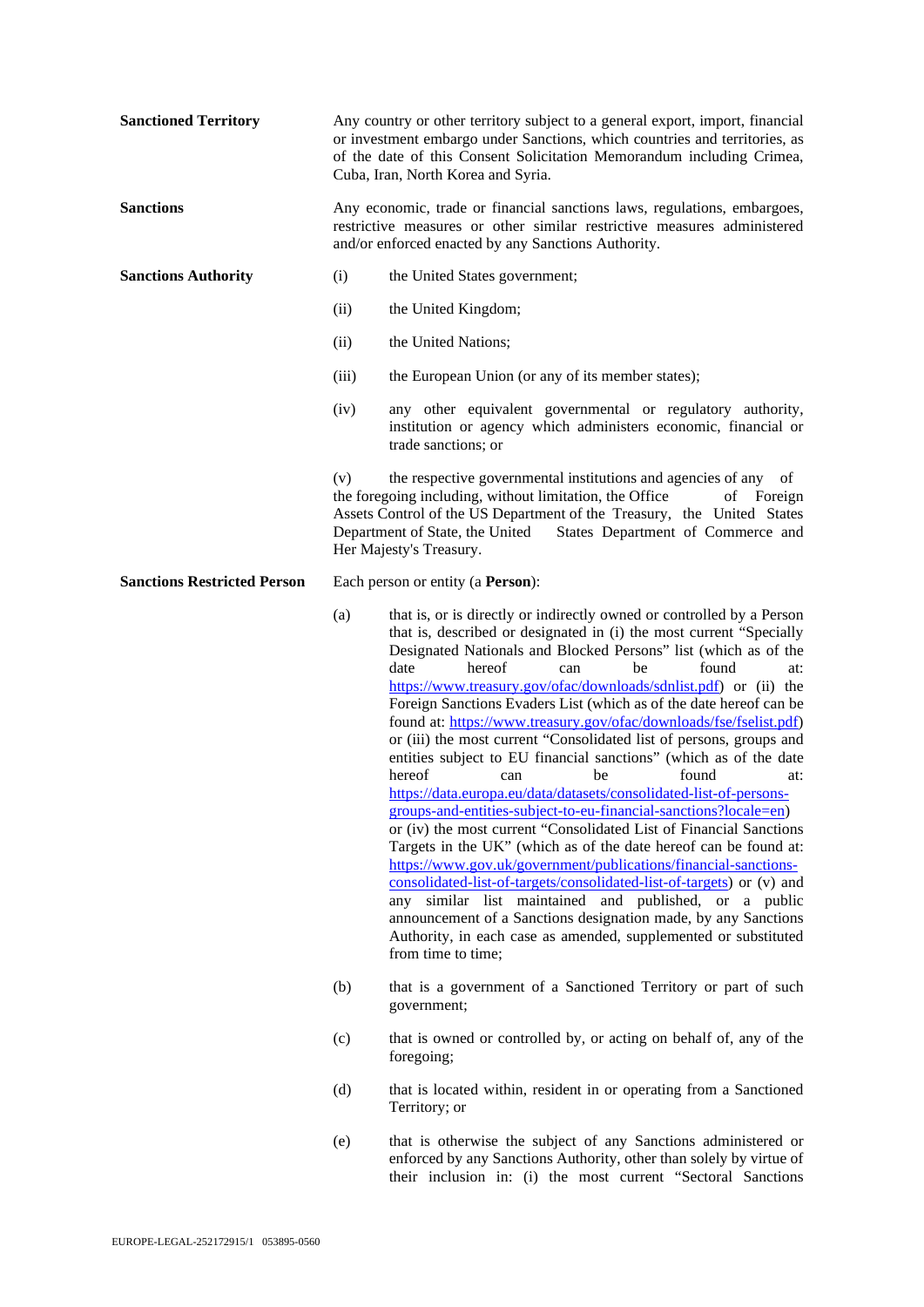Identifications" list (which as of the date hereof can be found at: [https://www.treasury.gov/ofac/downloads/ssi/ssilist.pdf\)](https://www.treasury.gov/ofac/downloads/ssi/ssilist.pdf) (the **SSI**  List), (ii) annexes 3, 4, 5 and 6 of Council Regulation No. 833/2014, as amended by Council Regulation No. 960/2014, No. 1290/2014, No. 2015/1797, No. 2017.2212, No, 2019/1163 (the **EU Annexes**), (iii) the "Russia: list of persons named in relation to financial and investment restrictions" published by the Office of Financial Sanctions Implementation (which as at the date hereof can be found at: [https://www.gov.uk/government/publications/financial-sanctions](https://www.gov.uk/government/publications/financial-sanctions-consolidated-list-of-targets/ukraine-list-of-persons-subject-to-restrictive-measures-in-view-of-russias-actions-destabilising-the-situation-in-ukraine)[consolidated-list-of-targets/ukraine-list-of-persons-subject-to](https://www.gov.uk/government/publications/financial-sanctions-consolidated-list-of-targets/ukraine-list-of-persons-subject-to-restrictive-measures-in-view-of-russias-actions-destabilising-the-situation-in-ukraine)[restrictive-measures-in-view-of-russias-actions-destabilising-the](https://www.gov.uk/government/publications/financial-sanctions-consolidated-list-of-targets/ukraine-list-of-persons-subject-to-restrictive-measures-in-view-of-russias-actions-destabilising-the-situation-in-ukraine)[situation-in-ukraine\)](https://www.gov.uk/government/publications/financial-sanctions-consolidated-list-of-targets/ukraine-list-of-persons-subject-to-restrictive-measures-in-view-of-russias-actions-destabilising-the-situation-in-ukraine) or (iv) any other list maintained by a Sanctions Authority, with similar effect to the SSI List or the EU Annexes.

#### *Submission of Ineligible Noteholder Instructions*

The submission of Ineligible Noteholder Instructions will be deemed to have occurred upon receipt by the Tabulation Agent from Euroclear Bank SA/NV (**Euroclear**) or Clearstream Banking, S.A. (**Clearstream, Luxembourg**), as applicable, of a valid instruction submitted in accordance with the requirements of Euroclear or Clearstream, Luxembourg, as applicable. Each such Ineligible Noteholder Instruction must specify, among other things, the aggregate principal amount of the 2047 Notes to which such Ineligible Noteholder Instruction relates, and that the Ineligible Noteholder wishes to instruct the Registered Holder to appoint one or more representatives of the Tabulation Agent to attend the 2047 LIBOR Meeting (and any adjourned 2047 LIBOR Meeting) and to vote in favour of or against the LIBOR Extraordinary Resolution. The receipt of such Ineligible Noteholder Instruction by Euroclear or Clearstream, Luxembourg, as applicable, will be acknowledged in accordance with the standard practices of Euroclear or Clearstream, Luxembourg, as applicable, and will result in the blocking of the 2047 Notes in the relevant Ineligible Noteholder's account with Euroclear or Clearstream, Luxembourg, as applicable, so that no transfers may be effected in relation to such 2047 Notes until the earlier of (i) the date on which the relevant Ineligible Noteholder Instruction is validly revoked (including their automatic revocation on the termination of the related Consent Solicitation) and (ii) the later of (A) the conclusion of the 2047 LIBOR Meeting (or, if applicable, any adjourned 2047 LIBOR Meeting) and (B) the conclusion of the 2047 Listing Meeting (or, if applicable, any adjourned 2047 Listing Meeting).

Only Direct Participants (as defined under "*Voting and Quorum*" below) may submit Ineligible Noteholder Instructions. Each beneficial owner of 2047 Notes who is an Ineligible Noteholder and is not a Direct Participant, must arrange for the Direct Participant through which such beneficial owner of 2047 Notes who is an Ineligible Noteholder holds its 2047 Notes to submit an Ineligible Noteholder Instruction on its behalf to Euroclear or Clearstream, Luxembourg, as applicable, before the deadlines specified by the relevant clearing system.

#### *General*

Noteholders are advised to check with any bank, securities broker or other intermediary through which they hold their 2047 Notes when such intermediary would need to receive instructions from a Noteholder in order for such Noteholder to submit an Ineligible Noteholder Instruction by the deadline specified above. The deadlines set by any such intermediary and each relevant clearing system for the submission and revocation of Ineligible Noteholder Instructions will be earlier than the deadline specified above.

For the purposes of this Notice, an **Ineligible Noteholder Instruction** shall refer to the instruction by which an Ineligible Noteholder confirms, among other things as set out above, its status as an Ineligible Noteholder.

#### **GENERAL**

Copies of the 2047 Notes Trust Deed are available for inspection by Noteholders (a) on and from the date of this Notice up to and including the date of the Meetings, at the specified offices of the Tabulation Agent during normal business hours on any week day (Saturdays, Sundays and public holidays excepted) up to and including the date of the Meetings and (b) at the Meetings on request. The form of Supplemental Trust Deed is included in the Consent Solicitation Memorandum at Annex 4 (*Form of 2047 Notes Supplemental Trust Deed*). Any revised version of the draft Supplemental Trust Deed made available as described above and marked to indicate changes to the draft made available on the date of this Notice will supersede the previous draft of the relevant document and Noteholders will be deemed to have notice of any such changes.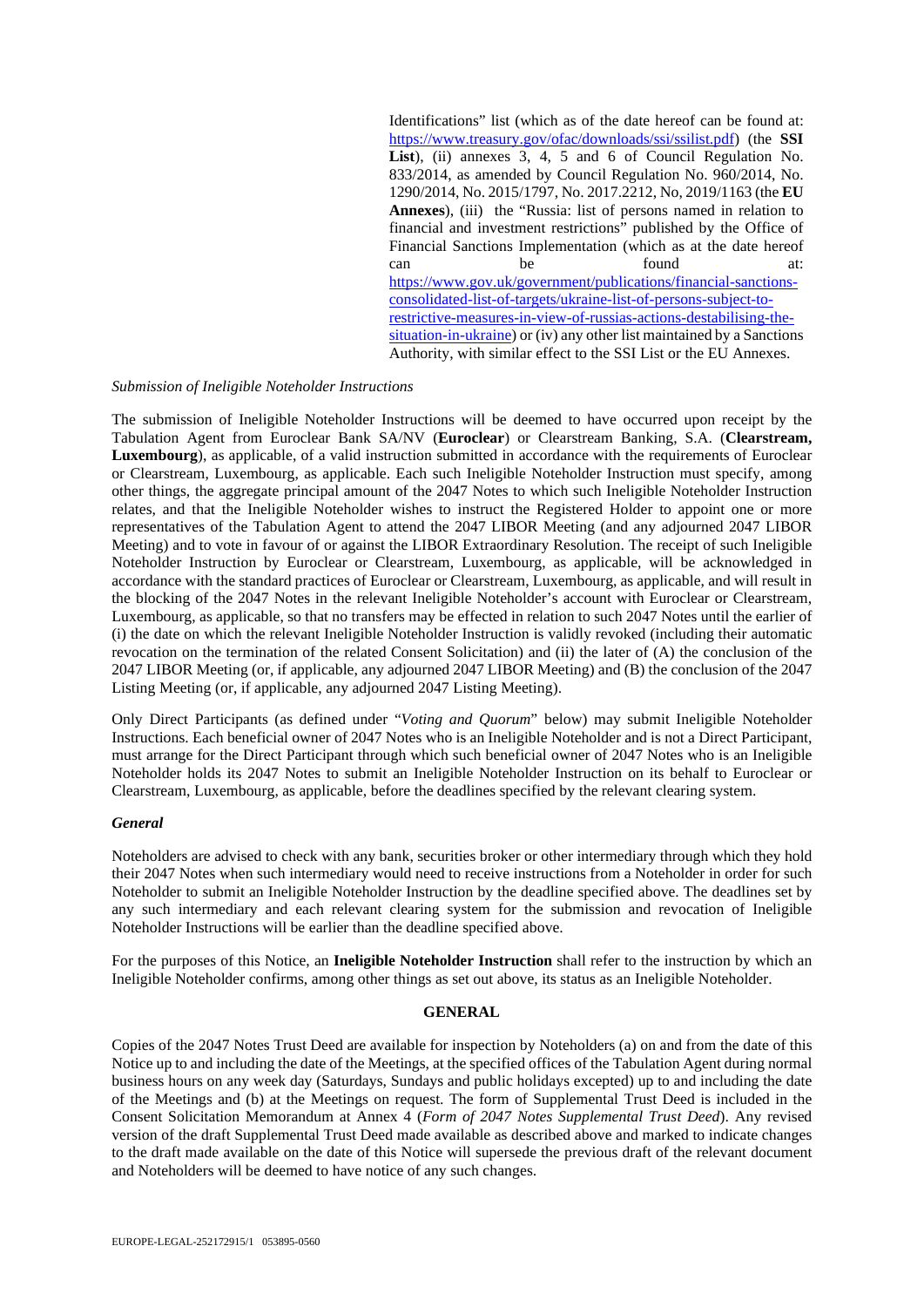**The attention of Noteholders is particularly drawn to the procedures for voting, quorum and other requirements for the passing of the Extraordinary Resolutions at the Meetings or any meeting held following any adjournment of any Meeting, which are set out in "***Voting and Quorum***" below. Having regard to such requirements, Noteholders are strongly urged either to attend the Meetings or to take steps to be represented at the Meetings (including by way of submitting Consent Instructions or Ineligible Noteholder Instructions) as soon as possible.**

#### **TRUSTEE**

**Neither the Trustee nor any of its directors, officers, employees or affiliates have been involved in the formulation of the Extraordinary Resolutions and the Trustee expresses no opinion on the merits of, or makes any representation or recommendation whatsoever regarding, any Extraordinary Resolution or makes any recommendation whether Noteholders should participate at the Meetings. The Trustee has not reviewed, nor will it be reviewing, any documents relating to the Consent Solicitation and/or the Extraordinary Resolutions, except this Notice and the Supplemental Trust Deeds. Neither the Trustee nor any of its directors, officers, employees or affiliates have verified, or assume any responsibility for the accuracy or completeness of, any of the information concerning the Extraordinary Resolutions, the Issuer, the Notes or the factual statements contained in, or the effect or effectiveness of, this Notice or any other documents referred to in this Notice or assume any responsibility for any failure by the Issuer to disclose events that may have occurred and may affect the significance or accuracy of such information. The Trustee has, however, authorised it to be stated that, on the basis of the information contained in this Notice (which it recommends Noteholders to read carefully), it has no objection to the Extraordinary Resolutions, as set out in this Notice, being put to Noteholders for their consideration.**

#### **VOTING AND QUORUM**

*Noteholders who have submitted and not revoked (in the limited circumstances in which revocation is permitted) a valid Consent Instruction or Ineligible Noteholder Instruction in respect of the relevant Extraordinary Resolution by 4:00 p.m. (London time) on 3 December 2021 (the Expiration Deadline) by which they will have given instructions for the appointment of one or more representatives of the Tabulation Agent by the Registered Holder as a proxy to vote in favour of or against (as specified in the relevant Consent Instruction) the relevant Extraordinary Resolution at the relevant Meeting (or any adjourned such Meeting) or confirmed their status only as Ineligible Noteholders), need take no further action to be represented at the Meetings (or any such adjourned such Meeting or otherwise in respect of such Meetings).*

Noteholders who have not submitted or have submitted and subsequently revoked (in the limited circumstances in which such revocation is permitted) a Consent Instruction or Ineligible Noteholder Instruction in respect of the relevant Extraordinary Resolution should take note of the provisions set out below detailing how such Noteholders can attend or take steps to be represented at the Meetings (references to which, for the purpose of such provisions, include, unless the context otherwise requires, any adjourned such Meeting).

- 1. Subject as set out below, the provisions governing the convening and holding of the Meetings are set out in set out in the Schedule 3 (*Provisions for Meetings of Noteholders*) in each Trust Deed (the **Meeting Provisions**), copies of which are available from the date of this Notice to the conclusion of the Meetings (or any adjourned Meetings) as referred to above. Each person eligible and wishing to attend the Meeting must give notice in writing to the Tabulation Agent (using the details specified at the back of the Notice of Meeting) no later than 48 hours before the time fixed for the Meeting. Such notice shall specify the full name of the person, the principal amount of Notes they hold or represent and their email contact details. The notice shall be accompanied by an electronic copy of a valid identification document (passport or driving license) and, if voting, evidence of blocking the Notes they hold or represent.
- 2. All of the Notes are represented by a Global Certificate held by and registered in the name of the Registered Holder as the nominee for Euroclear and/or Clearstream, Luxembourg. For the purposes of this Notice, a **Direct Participant** means each person who is for the time being shown in the records of Euroclear and/or Clearstream, Luxembourg as the holder of a particular principal amount of the Notes. Each Direct Participant should note that such person will not be a Noteholder for the purpose of this Notice of Meetings and will only be entitled to attend and vote at the Meetings or to appoint a proxy to do so in accordance with the procedures set out below. On this basis, the only Noteholder for the purpose of this Notice of Meetings will be the Registered Holder, as a common depositary or nominee for Euroclear and/or Clearstream, Luxembourg. Accordingly, Direct Participants should convey their voting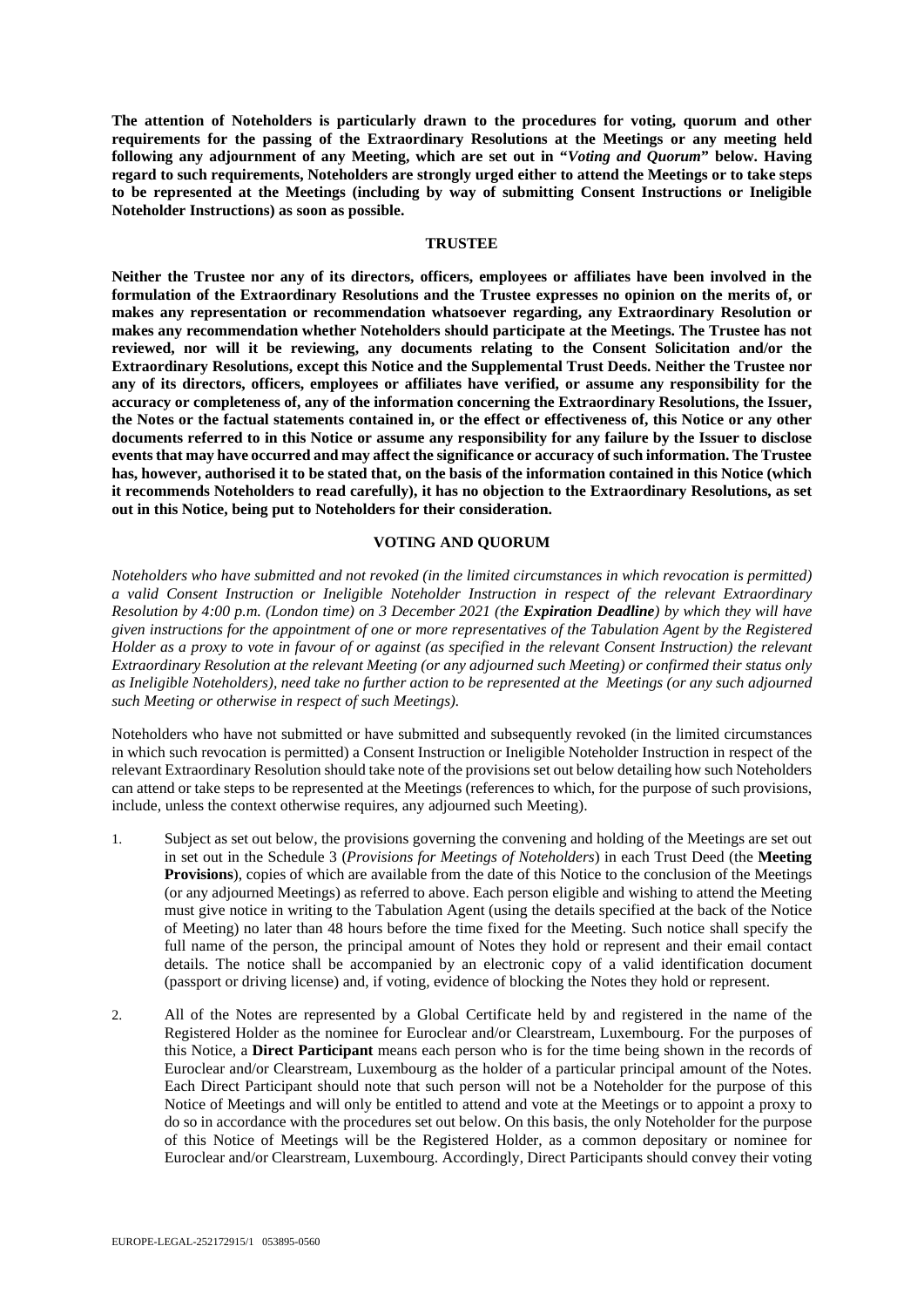instructions directly to Euroclear and/or Clearstream, Luxembourg in accordance with their respective procedures or arrange by the same means to be appointed a proxy or sub-proxy.

A Direct Participant or beneficial owner of Notes not wishing to attend and vote at the Meetings in person may give a Consent Instruction (in accordance with the procedures of Euroclear or Clearstream, Luxembourg, as applicable) whereby it gives instructions to the Registered Holder to appoint one or more representatives of the Tabulation Agent (nominated by it) as its proxy to vote in the manner specified or identified in their Consent Instruction in respect of the Extraordinary Resolutions at the Meetings and at any adjourned such Meeting.

A Direct Participant or beneficial owner of Notes wishing to attend one or both Meetings may:

- a) By an instrument in writing in the English language (a **form of proxy**) signed by the Noteholder or, in the case of a corporation, executed under its common seal or signed on its behalf by an attorney or a duly authorised officer of the corporation and delivered to the specified office of the Registrar or the Transfer Agent not less than 48 hours before the time fixed for the relevant Meeting(s), appoint the person (a **proxy**) to act on his or its behalf in connection with any meeting of the Noteholders and any adjourned such meeting.
- b) Any holder of Notes which is a corporation may, by delivering to any Agent not later than 48 hours before the time fixed for any meeting a resolution of its directors or other governing body, authorise any person to act as its representative (a **representative**) in connection with any meeting of the Noteholders and any adjourned such meeting.
- c) Any proxy appointed pursuant to sub-paragraph (a) above or representative appointed pursuant to sub-paragraph (b) above shall, so long as such appointment remains in full force, be deemed, for all purposes in connection with the relevant Meeting(s) or adjourned meeting of the Noteholders, to be the holder of the Notes to which such appointment relates and the holder of the Notes shall be deemed for such purposes not to be the holder or owner, respectively.

Direct Participants who hold their interest in Notes through Euroclear or Clearstream, Luxembourg and who wish to attend and vote at one or both Meetings (or any adjourned Meeting) should contact the relevant Clearing System to make arrangements to be appointed as a proxy (by the Noteholder) in respect of the Notes in which they have an interest for the purposes of attending and voting at the relevant Meeting(s) (as set out in paragraph (a) or (c) above) (or any adjourned such meeting). The proxy to be so appointed may be selected by the Direct Participant or the beneficial owner (and could be the beneficial owner if an individual).

A Direct Participant must have made arrangements for the appointment of proxies with the relevant Clearing System by not later than 48 hours before the time appointed for holding the relevant Meeting(s) and within the relevant time limit specified by the relevant Clearing System and request or make arrangements for the relevant Clearing System to block the Notes in the relevant Direct Participant's account and to hold the same to the order of or under the control of the Registrar (save that during the period of 48 hours before the time fixed for the relevant Meeting such instructions may not be amended or revoked or withdrawn). In the case of Consent Instructions, such blocking instructions are part of the electronic instructions that must be given and as part of any such electronic instructions each Noteholder must also confirm that it is an Eligible Noteholder for the purposes of the Consent Solicitation. Notes so blocked will not be released until the later of (i) the conclusion of the 2047 LIBOR Meeting (or, if applicable, any adjourned 2047 LIBOR Meeting) and (ii) the conclusion of the 2047 Listing Meeting (or, if applicable, any adjourned 2047 Listing Meeting), irrespective of whether such Noteholder has submitted Consent Instructions in respect of one or both of the 2047 Notes Meetings, provided, however that if the Noteholder has caused a proxy to be appointed in respect of such Notes prior to such time, such Notes will not be released to the relevant Direct Participant unless and until the Noteholder has notified the Issuer of the necessary revocation of or amendment to such proxy.

Noteholders should note that proxies and voting instructions (unless validly revoked) given in respect of the 2047 LIBOR Meeting or the 2047 Listing Meeting shall remain valid for any adjourned such Meeting.

3. The quorum required for the 2047 Listing Meeting is one or more persons present holding or representing more than 50 per cent. in principal amount of the 2047 Notes for the time being outstanding. The quorum required for the 2047 LIBOR Meeting is one or more persons present holding or representing not less